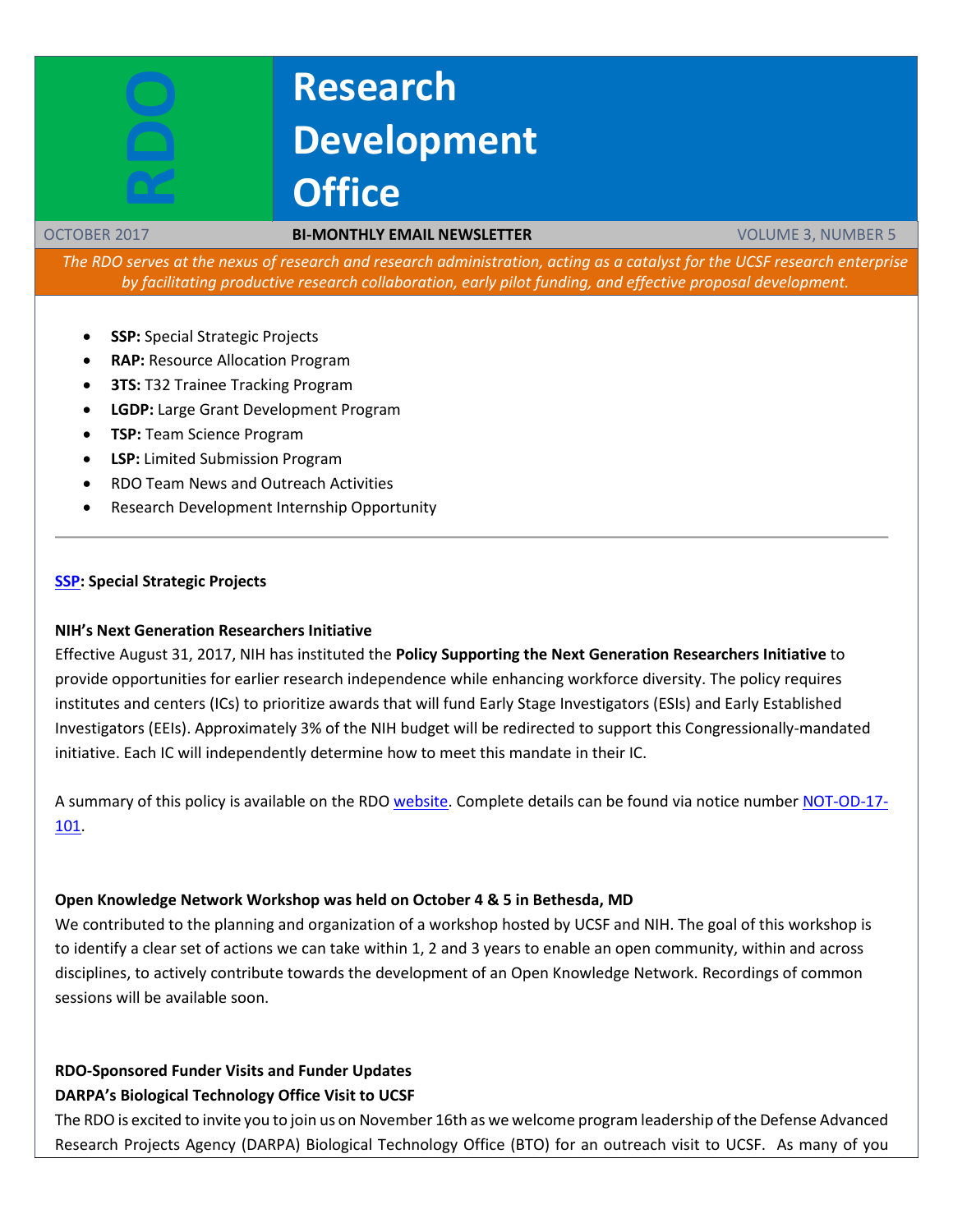know, the DARPA BTO mission is to foster, demonstrate, and transition breakthrough fundamental research, discoveries, and applications that integrate biology, engineering, and computer science for national security and beyond. BTO is responsible for all neurotechnology, human-machine interface, human performance, infectious disease, and synthetic biology programs within DARPA. They seek to establish and invest in new communities of scientific interest at the intersection of traditional and emerging disciplines – right up our alley! For more information on the mission of the Biological Technology Office of DARPA[, click here.](https://www.darpa.mil/about-us/offices/bto/more)

DARPA leaders will give an overview of BTO programs and offer insights on strategic areas of current and future funding topics. Following the overview presentation (from 1-2pm), please join us for a networking reception.

#### **Get to Know PCORI**

On the afternoon of October 2<sup>nd</sup>, the RDO hosted an event for all UCSF faculty and staff interested in hearing more about funding from the [Patient-Centered Outcomes Research Institute](https://www.pcori.org/) (PCORI). The event included a presentation from Dr. Joe Selby, Executive Director of PCORI, and a panel discussion with five PCORI-funded UCSF investigators (Drs. Dan Dohan, Kathleen Tebb, Anda Kuo, Mark Pletcher, and Anne Lown). Dr. Selby's presentation was recorded and will be posted on the RDO [website](http://rdo.ucsf.edu/event-video-recordings) soon.

### **UCSF Weill Institute for Neurosciences 2017 Trailblazer Award Program**

| Individual/Team           | <b>Proposal Title</b>                                    |
|---------------------------|----------------------------------------------------------|
| Vikaas S. Sohal           | Targeting VIP Interneurons to Ameliorate Anxiety         |
|                           |                                                          |
| A. Jeremy Willsey         | Identifying Convergent Molecular Networks in Autism      |
| Noah Zaitlen              | A Cell-free DNA Solution to the ALS Biomarker Dilemma    |
| Felice A. Dunn            | New Genetic Approaches to Deciphering Neuronal           |
| Xin Duan                  | Diversity, Function, and Dysfunction                     |
| Suzee Lee                 | Cognitive and Neuroimaging Features of Children Carrying |
| Maria Luisa Gorno Tempini | Frontotemporal Dementia Genes                            |
| Daniel L. Minor, Jr.      | Chemical Biology Probes for Thermo- and Mechano-         |
| Adam Renslo               | sensitive K <sub>2p</sub> Channels                       |
| Scott S. Zamvil           | Role of the Gut Microbiome in NMO Pathogenesis           |
| Bruce A.C. Cree           |                                                          |

The awardees for the Weill 2017 Trailblazer awards are:

The UCSF Weill Institute for Neurosciences brings together world-class researchers with top-ranked physicians to solve some of the most complex challenges in the human brain. The Institute's [2017 Trailblazer Award Program](http://rdo.ucsf.edu/news/2017-ucsf-weill-institute-neurosciences-trailblazer-award-program) seeks to fund compelling, high risk/high reward research in the neurosciences. The target for this program is clinical and translational research focused on a broad spectrum of neuroscience challenges, including therapeutics, diagnostics, imaging technology, biomarker discovery/validation, and computational methods. This year the award program will support one-year grants of \$100,000 for individual PI-led projects or \$200,000 for multi-PI projects. Please direct any queries on this program to Gretchen Kiser at [rdoinfo@ucsf.edu.](mailto:rdoinfo@ucsf.edu)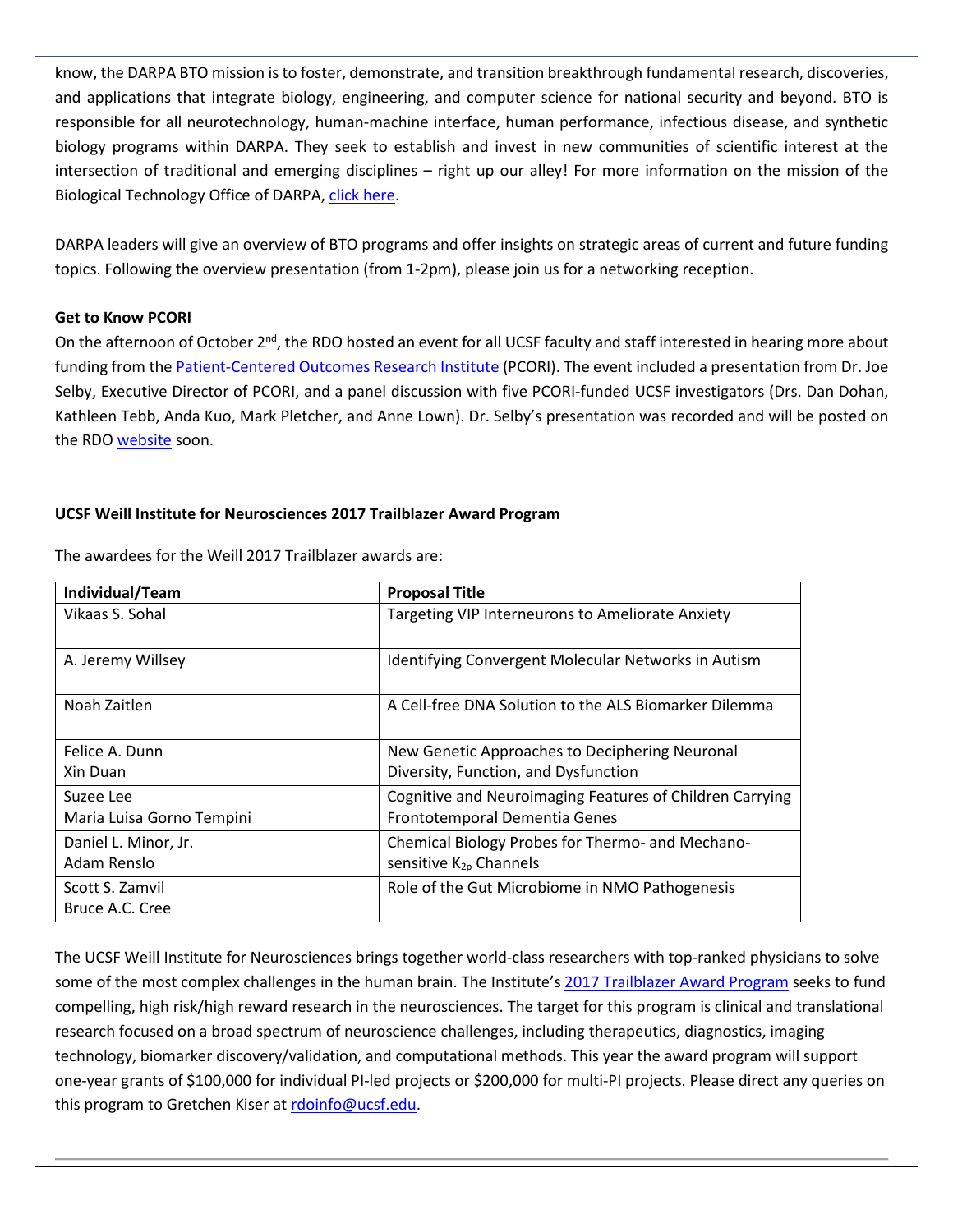#### **[RAP:](https://rap.ucsf.edu/) Resource Allocation Program**



RAP is celebrating its 10 year anniversary and we marked this milestone with a party! We had a great get-together with the program founders, program participants, and other friends and benefactors of RAP.

#### **The RAP Fall Cycle Review is Underway!**

RAP received a total of 166 proposals. Of these, 16 were submitted to the Catalyst Program and will be reviewed independently from RAP. 150 proposals will be reviewed by the RAP review committees based on subject area. The results of this Fall 2017 competition will be available before the winter break. All applicants will be notified of the results and will receive written critiques and final numeric score.

#### **[3TS:](https://accelerate.ucsf.edu/training/t32-resources#tracking)** T32 Trainee Tracking Program

The T32 Trainee Tracking System program is an application with the goal to support faculty and staff in actively preparing for T32 grant renewals by helping them with several of the required data tables. The program also provides institutional support outside of the 3TS, such as 'how-to' guides to assist faculty and staff involved in preparing a T32 renewal application and notices to the community about changes coming from the NIH.

For information and updates to T32 grants please feel free to join the T32 Administrators Group on Chatter.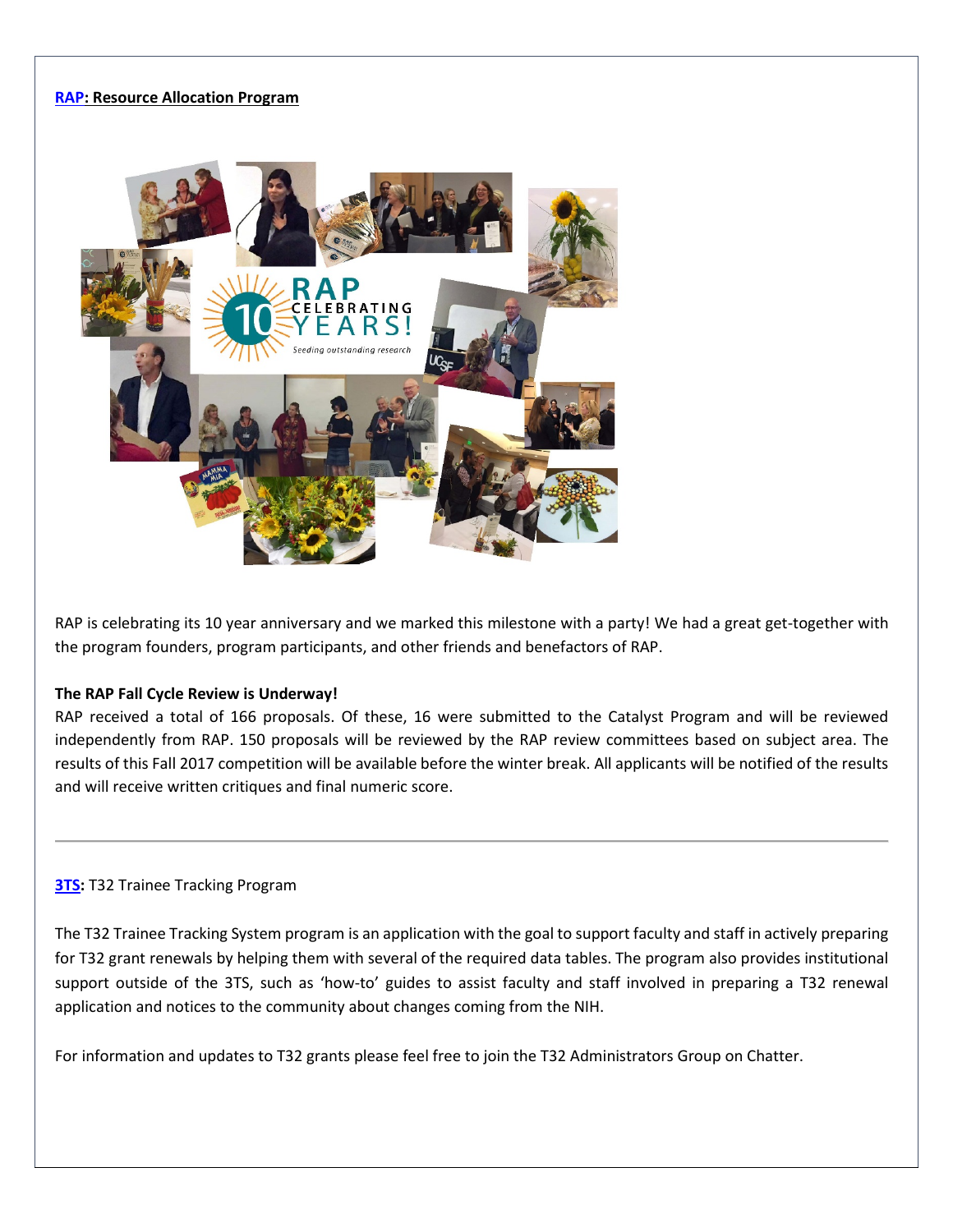| <b>Type of Grant</b> | <b>Program Description</b>                                                                                                                                                               | <b>Upcoming Renewal Dates</b> |
|----------------------|------------------------------------------------------------------------------------------------------------------------------------------------------------------------------------------|-------------------------------|
| <b>T</b> Series      | <b>Institutional National Research Service Awards</b><br><b>Other Training Grants</b>                                                                                                    | January 25<br>$\bullet$       |
| (T32 & TL1)          | To enable institutions to make National Research<br>Service Awards to individuals selected by them for<br>predoctoral and postdoctoral research training in<br>specified shortage areas. |                               |

### **[LGDP:](http://rdo.ucsf.edu/large-grant-development-program-lgdp) Large Grant Development Program**

#### **Recently Funded Projects**

We are excited to announce the following LGDP-supported proposals were recently funded:

- Trevor Bivona's NCI-funded U54 to develop innovative strategies to study mechanisms of tumor resistance or sensitivity to anticancer therapy.
- The NIH-funded Program in Prenatal and Pediatric Genomic Sequencing (P3EGS) at UCSF (PIs Pui Kwok, Barbara Koenig, Anne Slavotinek, and Mark Norton). A press release is available [here.](https://www.ucsf.edu/news/2017/08/408181/new-ucsf-program-aims-advance-equity-genomic-medicine-bay-area)

If your team will soon be developing a large, multi-investigator proposal, our Large Grant Development Program (LGDP) is here to help! Here are just some of the services that the LGDP can provide:

- Strategy and grantsmanship input
- Project management of the proposal preparation process
- Technical writing and editing

#### **RDO's Templates and Guides**

All UCSF staff and faculty have access t[o library of grant template text,](http://guides.ucsf.edu/rdo) managed by the RDO and hosted on a UCSF Library Guides page. Do you have suggestions of other templates to add, or see something that needs to be updated? Please let us know by emailing the LGDP manager, [Kristin Dolan.](mailto:kristin.dolan@ucsf.edu)

#### **[TSP:](http://rdo.ucsf.edu/team-science-research-innovation-program-tsrip) Team Science Program**

The TSP develops and facilitates intra- and extramural networking events enabling participating researchers to meet investigators outside their usual circle of collaborators in order to foster a broader network, and to brainstorm new research ideas or expand the aims of their current work.

#### **Updates**

We developed a full service menu so faculty interested in building teams can select from a variety of specific services to meet their needs. This menu is now available on our [website.](http://rdo.ucsf.edu/team-science-program)

#### **Upcoming Events**

We have a few events in the works. Check back for more details.

• Year two mixer for the Marcus Program in Precision Medicine, slated for late this year